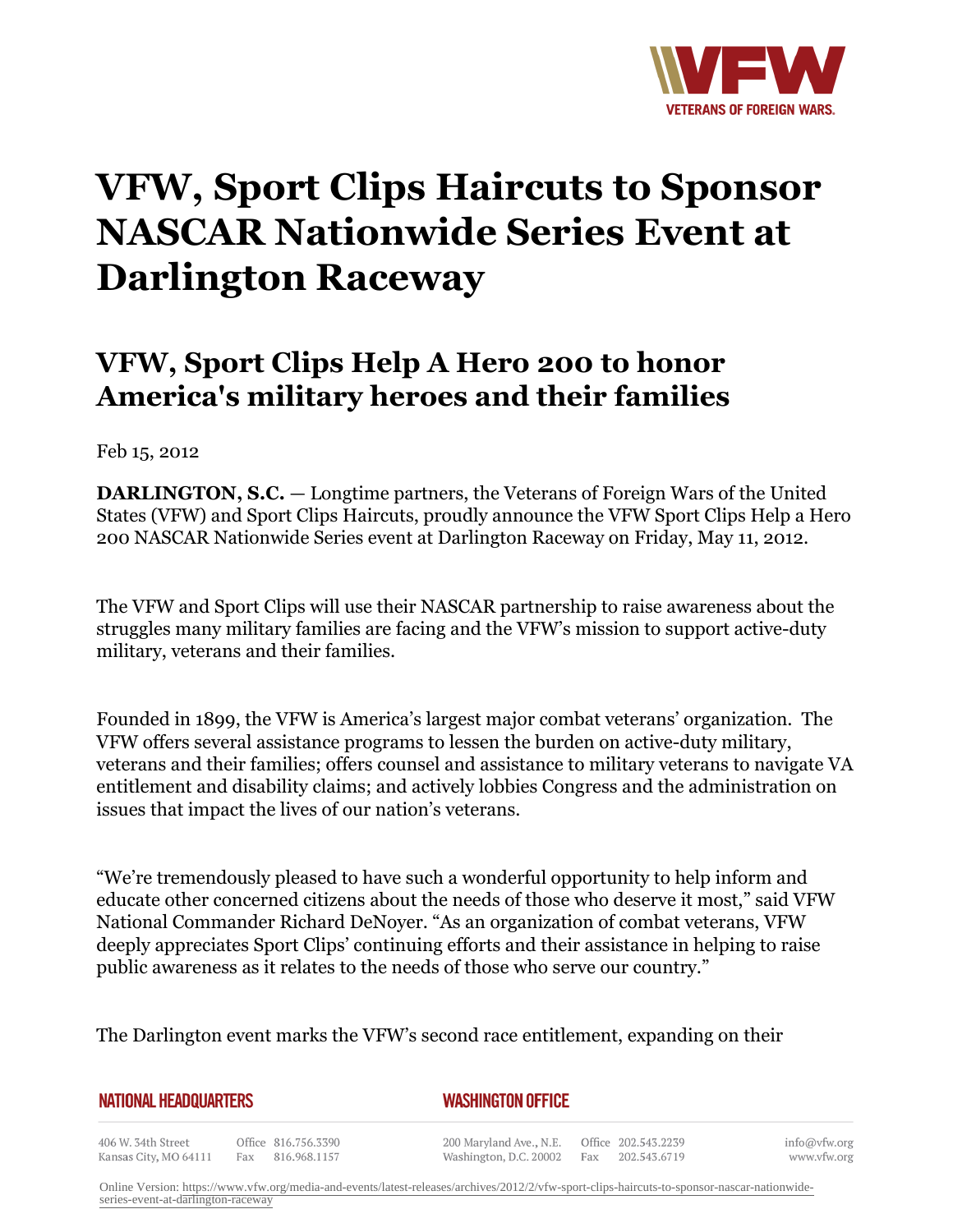sponsorship of the VFW 200 NASCAR Camping World Truck Series race at Michigan International Speedway.

As the "Official Haircutter" of the VFW, Sport Clips has donated more than \$1.3 million since 2007 through its annual "Help a Hero" campaign. Since their first contribution of more than \$80,000 was made in 2007, Sport Clips' donations have increased annually – its most recent donation of \$450,000 was presented to the VFW on January 31, 2012. To raise funds, Sport Clips locations nationwide collect donations at check-out during October and November and donate \$1 from every hair care service on Veterans Day, November 11 – what the company calls "The Biggest Haircut Day of the Year." To learn more about Help A Hero and to donate, click here.

"As a veteran of the Air Force, I understand first-hand the importance of having a support system while serving abroad and at home," said Sport Clips CEO and Founder Gordon Logan. "Sport Clips is proud to join forces with the VFW to honor our nation's heroes and increase knowledge of their important mission through the VFW Sport Clips Help a Hero 200 Nationwide race in Darlington."

Sport Clips is also a partner of Joe Gibbs Racing and will sponsor a total of eight races during the 2012 NASCAR season, including both the Nationwide and Sprint Cup Series races at Darlington with Denny Hamlin, and six additional Nationwide Series races. The VFW will receive special on-car recognition during those eight Sport Clips races.

The VFW and Sport Clips partnership also includes the "Help a Hero" hospitality program that will provide unique at-track experiences to deserving military families at the eight events where Sport Clips and the VFW will be onboard the Joe Gibbs Racing entries. Those races include Texas Motor Speedway (April 13); Darlington Raceway (May 11-12); Charlotte Motor Speedway (May 26); Daytona International Speedway (July 6); Indianapolis Motor Speedway (July 28); Richmond International Raceway (September 7); and Dover International Speedway (September 29).

With many surrounding bases in South Carolina, Darlington Raceway has been a proud supporter of the military since its doors opened in 1950. Many military personnel and their families attend racing events each May at Darlington and the track recognizes the importance of assisting the men and women of the United States armed forces that have fought and dedicated their lives to protecting our country and its freedoms.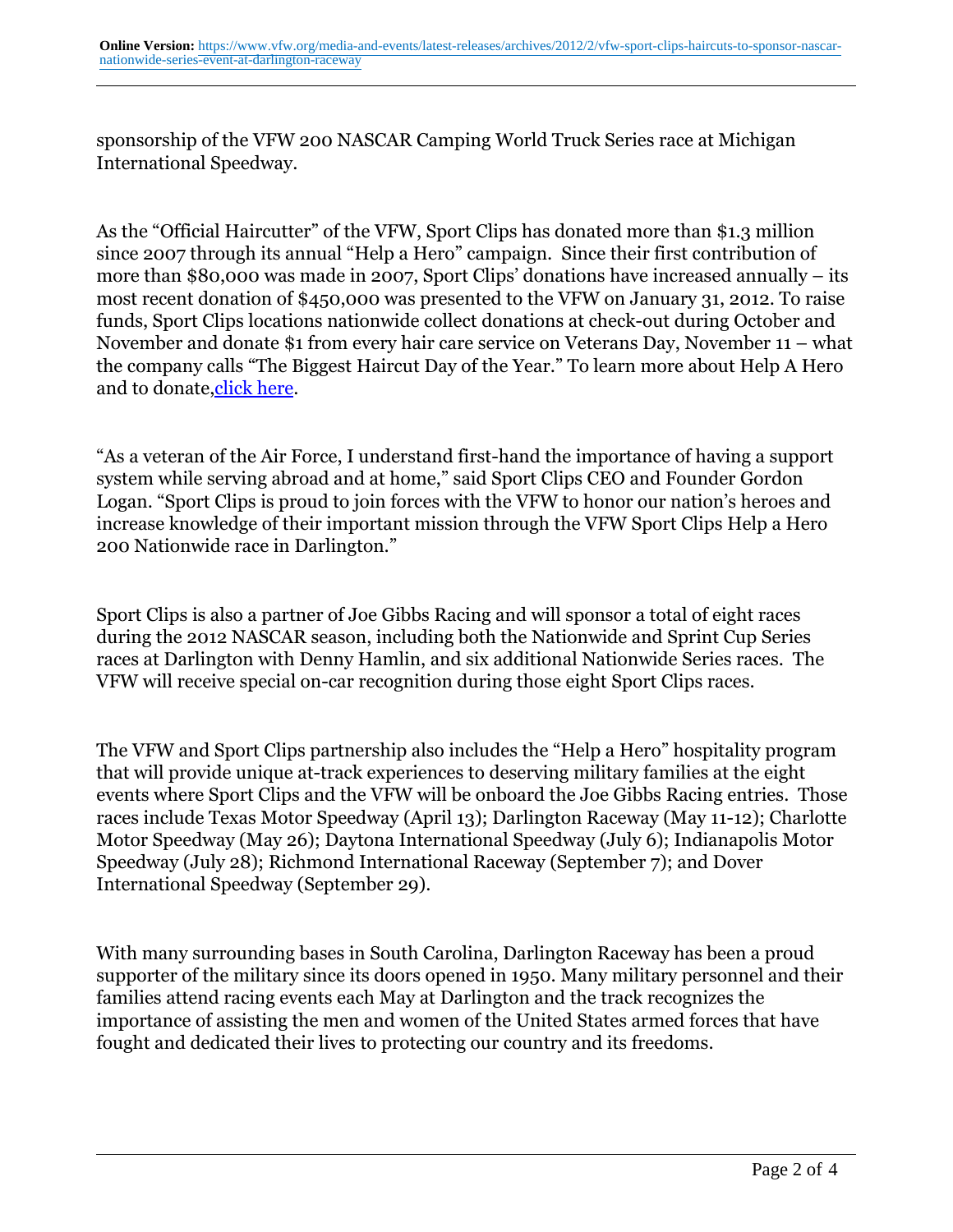"Having the VFW and Sport Clips partner together to sponsor our Nationwide Series race shows you the commitment both groups are making to honor and help our military personnel who have protected our country here and abroad," Darlington Raceway President Chris Browning said. "We are proud of the fact that the VFW and Sport Clips view Darlington Raceway as an opportunity and platform to raise awareness for our military heroes. Many military veterans and their families, as well as our troops who are currently fighting overseas, have given their lives to protect the freedoms of this country and we will make sure they are recognized during the race weekend here in May!"

###

**About the Veterans of Foreign Wars of the United States (VFW):** The Veterans of Foreign Wars of the U.S. is a nonprofit veterans' service organization composed of combat veterans and those currently serving in uniform. Founded in 1899 and chartered by Congress in 1936, the VFW is the nation's largest organization of war veterans and its oldest major veterans' organization. With nearly 2 million members located in almost 7,600 VFW Posts worldwide, the VFW and its Auxiliaries dedicate their efforts through veterans' service, community service, legislative advocacy and national military service programs. For more information or to join, visit our website at [www.vfw.org.](http://www.vfw.org/)

**About Sport Clips Haircuts:** Sport Clips Haircuts, with more than 850 locations nationwide, is headquartered in Georgetown, Texas and was established in 1995 by founder and CEO Gordon Logan. The franchise ranks in [Entrepreneur Magazine's](http:http://www.entrepreneur.com/magazine/) top 20 "fastest growing franchises" and in the top 100 in the "Franchise 500", in the top 10 in [Forbes'](http:http://www.forbes.com/) "Top 20 Franchises To Start", and in the top 50 in Dun & Bradstreet's [AllBusiness.com](http:http://allbusiness.com/) "2012 AllBusiness AllStars". Sport Clips is the "Official Haircutter" of the Veterans of Foreign Wars (VFW) and offers veterans preferential pricing on haircuts and franchises. Our ["Help a](http:http://www.sportclips.com/cm/events-promotions/help-a-hero.html) [Hero"](http:http://www.sportclips.com/cm/events-promotions/help-a-hero.html) program has donated more than a million dollars to help soldiers overseas and in hospitals call home through the VFW's Operation Uplink. Sport Clips is a proud sponsor of Joe Gibbs Racing's NASCAR drivers, Joey Logano and Denny Hamlin, and holds partnerships with several NCAA programs, and teams in the National Basketball Association (NBA), Major League Baseball (MLB), and National Hockey League (NHL). To learn about franchise opportunities [click here](http:http://www.sportclipsfranchise.com/), and for locations throughout the United